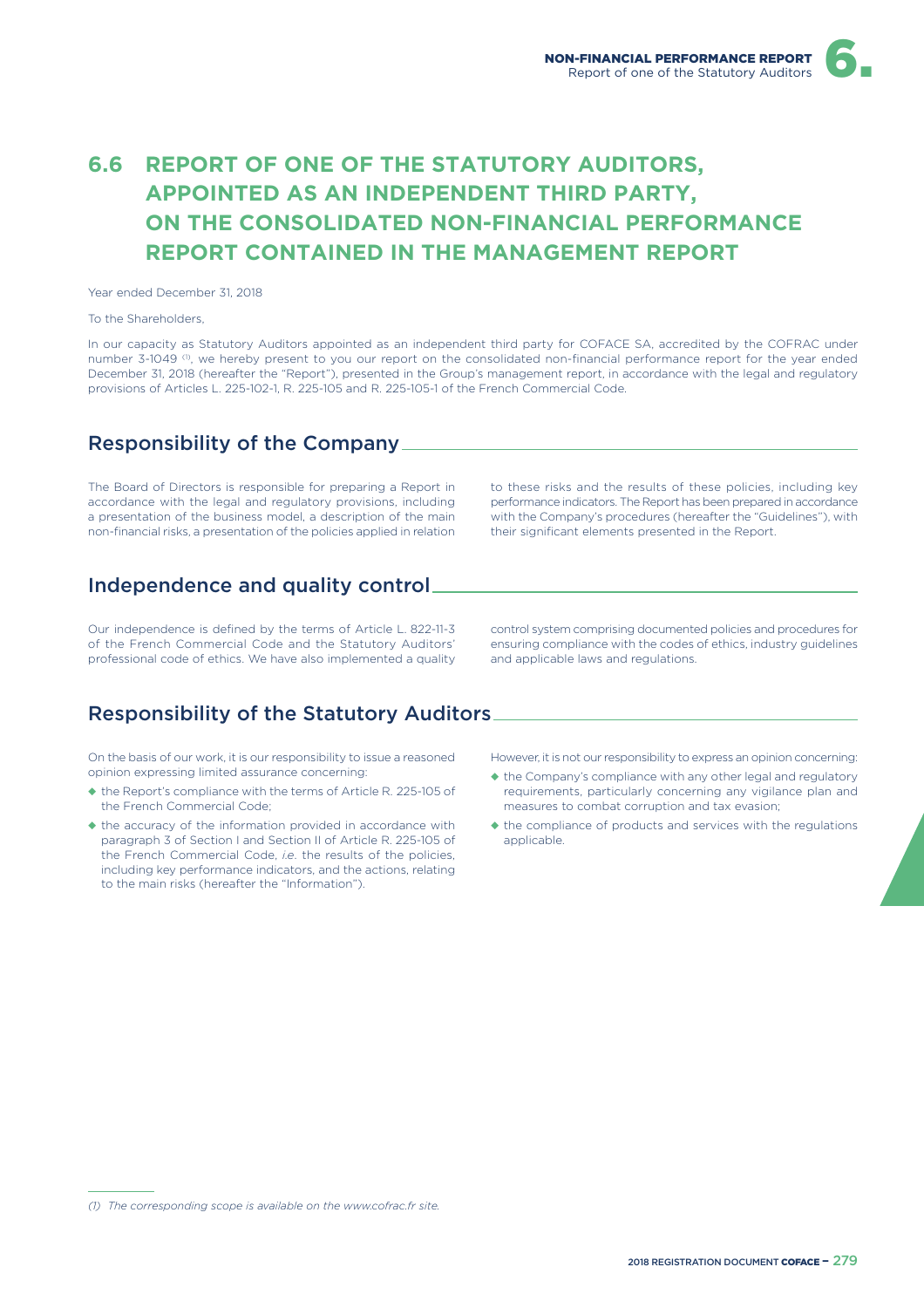#### Nature and scope of the work

Our work presented hereafter was carried out in accordance with Articles A.225-1 *et seq*. of the French Commercial Code defining the conditions under which the independent third-party performs its mission and in accordance with the industry standards set by the French accounting standards board (CNCC) relating to this work, as well as the international standard ISAE 3000 (Assurance engagements other than audits or reviews of historical financial information).

We have carried out work allowing us to assess the Report's compliance with the legal and regulatory provisions, as well as the accuracy of the Information:

- ◆ we have reviewed the activity of all the consolidated companies, the presentation of the main social and environmental risks relating to this activity and, if applicable, its impacts in terms of respect for human rights and measures to combat corruption and tax evasion, as well as the corresponding policies and their results;
- ◆ we have assessed the suitability of the Guidelines in terms of their relevance, exhaustiveness, reliability, impartiality and understandability, taking into account industry best practices, where appropriate:
- ◆ we have verified that the Report covers each category of information provided for under Section III of Article L.225-102-1 regarding social and environmental aspects, as well as respect for human rights and measures to combat corruption and tax evasion;
- ◆ we have verified that the Report presents the business model and the main risks relating to the activity of all the consolidated companies, including, when relevant and proportionate, the risks created by its business relationships, its products or its services, with regard to the information provided for under Section I of Article R.225-105, as well as the policies, due diligence procedures and results, including key performance indicators;
- ◆ we have verified, when relevant in relation to the main risks or the policies presented, that the Report presents the information required under Section II of Article R.225-105;
- ◆ we have assessed the process for identifying, prioritising and validating the main risks;
- ◆ we have looked into the existence of internal control and risk management procedures put in place by the Company;
- ◆ we have verified that the Report includes a clear and justified explanation of the reasons for cases when a policy is not in place for one or more of these risks;
- ◆ we have verified that the Report covers the consolidated scope, *i.e*., all the companies included in the basis for consolidation in accordance with Article L.233-16;
- ◆ we have assessed the collection process put in place by the entity aiming to ensure the exhaustiveness and accuracy of the results of the policies and the key performance indicators to be presented in the Report;
- $\triangle$  for the key performance indicators and other quantitative results  $(1)$ we considered to be most important, we applied:
	- analytical procedures to verify correct consolidation of the data collected and the consistency of their changes,
	- detailed tests based on samples to check the correct application of the definitions and procedures and reconcile the data with the supporting documents. This work was carried out with a selection of contributing entities<sup>(2)</sup> and covers between 17% and 63% of the consolidated data for the key performance indicators and results selected for these tests and, for the total headcount indicator reported at Group level, 20% of the Group's workforce;
- ◆ we consulted the documentary sources and conducted interviews to corroborate the due diligence procedures (organisation, policies, actions, qualitative results) that we considered most important (3);
- ◆ we assessed the Report's overall consistency based on our knowledge of the Company.

We believe that the sampling methods and sample sizes used, based on our professional judgement, were sufficient to allow us to provide limited assurance; a higher level of assurance would have required us to carry out more extensive work.

As a result of the use of sampling techniques, and limitations inherent in the functioning of any internal control and information system, the risk of a material anomaly in the Report not being detected cannot be ruled out entirely.

#### Means and resources

Our work involved the skills of six people. We were assisted in our work by our sustainable development and corporate social responsibility specialists. We conducted some 10 interviews with the people responsible for preparing the Report, notably representing the human resources department, the strategy department, the compliance department, the risk department, and the finance and investment department.

*(2) Coface France (Bois-Colombes head oIce), Coface UK (Watford).*

*<sup>(1)</sup>* Social indicators: *Total headcount at December 31 and breakdown by gender and type of contract, Percentage of female managers, Number of employees recruited on permanent contracts and fixed-term contracts, Number of dismissals, Number of people trained, Number of hours of training.*

Environmental indicators: *Energy consumption (electricity and gas), CO<sup>2</sup> emissions linked to energy consumption, CO<sup>2</sup> emissions linked to fuel consumption, CO<sup>2</sup> emissions linked to train and air travel, Paper consumption.*

*<sup>(3)</sup> Talent retention, Anti-discrimination, Skills development, Anti-corruption, Protection of human rights, IT security procedures relating to personal data protection, Business continuity planning, Anti-tax evasion procedures.*